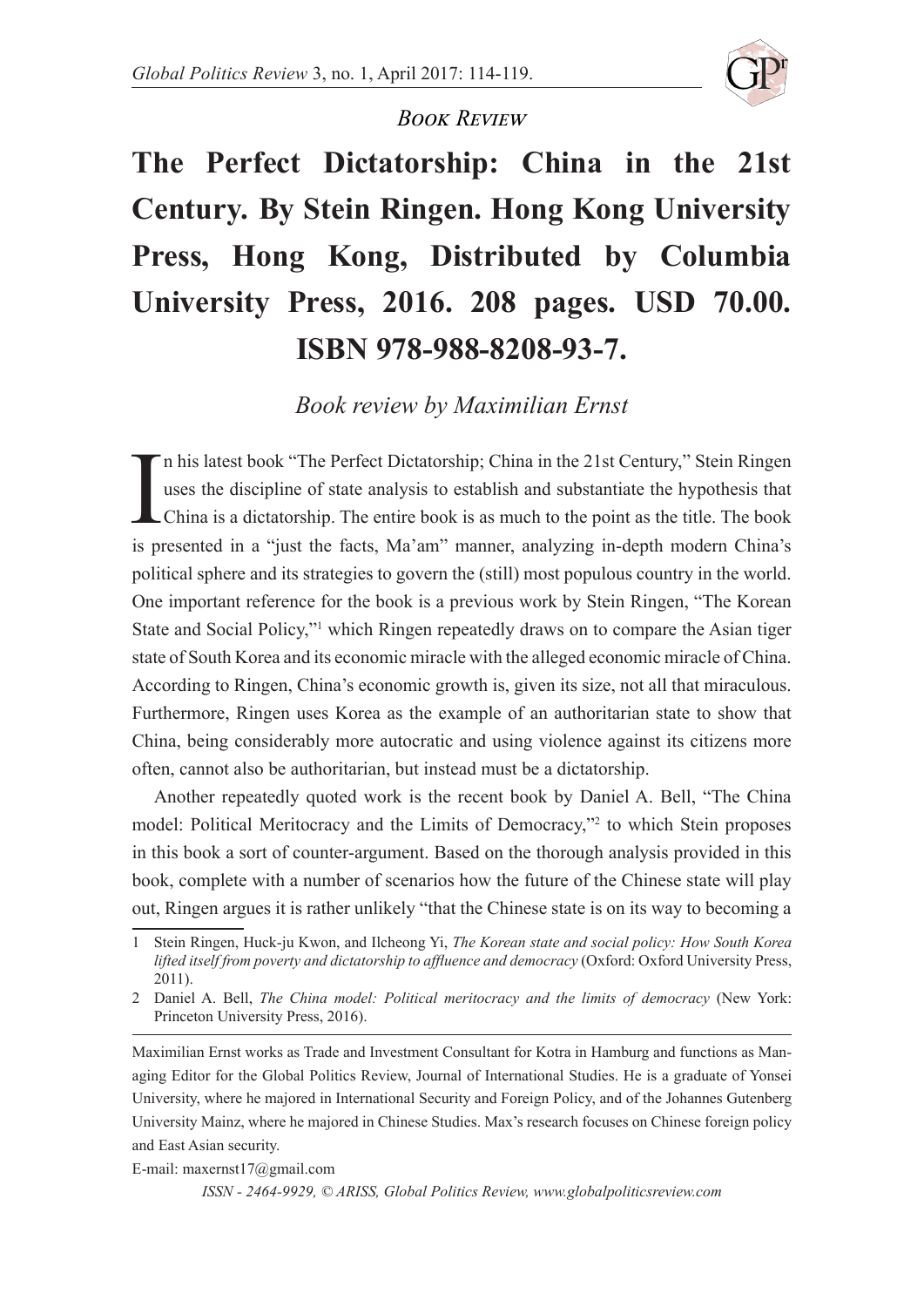good regime of its own kind,"<sup>3</sup> as among others Bell proposed, and that China's leaders, able or not, have not governed China well. Instead, Ringen concludes that the Chinese state has been run highly inefficiently in economical terms and that the nation could be many times more productive if the ruling elite would be less preoccupied with ensuring its own survival and more with serving its people.

The book's structure is rather straight-forward. In the beginning, the hypothesis that China is a dictatorship is introduced and the rest of the book investigates whether China is in fact a dictatorship and if so, what kind of dictatorship it is. The book is organized into five chapters, in which Ringen analyses China's *Leaders* (1), *What They Say* (2), *What They Do* (3), *What They Produce* (4), and *Who They Are* (5). If there is one possible criticism for this book, it is the seemingly ambiguous name-giving of the chapters and the fact that all chapters will inform the reader to some degree about who China's leaders are, what they say, and what they do.

Chapter One (Leaders) sets out with an inventory on the state of the Chinese Nation and examines national identity, leaders' self-image towards the outside and to the inside, as well as their priorities. China, as a party-state, "is a system with two overpowering bureaucracies, side by side and intertwined. The state controls society, and the party controls the state."<sup>4</sup> Control indeed is one of the best-describing features of the Chinese state, which is why Ringen, before coming to the conclusion that China is a dictatorship, asserts that China is a "controlocracy." Chapter One also explains important variables in Chinese leaders' foreign policy behavior. A first such variable is insecurity, which makes it "near paranoid about being treated with the respect the leaders believe it is due," which went as far as China having "lead down the threat of war to neighbours such as India (invaded in 1962) and Vietnam (invaded in 1979)."5

Chinese leaders, Ringen asserts, are most likely telling the truth when they insist "that China does not represent a threat to anyone in the world who does not oppose its self-defined 'core interests' and who is otherwise cooperative, in particular in economic matters and treats it with that all-important respect."6 The central 'core interest', of the Chinese leadership is self perpetuation, which it derives through 'legitimacy of rule'. Since up until now economic growth has guaranteed this legitimacy, other nations were right in their assessment that China would not threaten international peace and stability so as to guarantee continued economic growth. However, since economic growth and prosperity of the Chinese people are not an end, but a mean to gain this all-important legitimacy, "[i]t is conceivable that [the Chinese leadership] might accept great economic sacrifice in a mission of protecting its own definition of territorial integrity, and even for

<sup>3</sup> Stein Ringen, *The Perfect Dictatorship: China in the 21st Century* (Hong Kong: Hong Kong University Press, 2016), xi.

<sup>4</sup> Ibid., 1.

<sup>5</sup> Ibid., 9.

<sup>6</sup> Ibid., 10.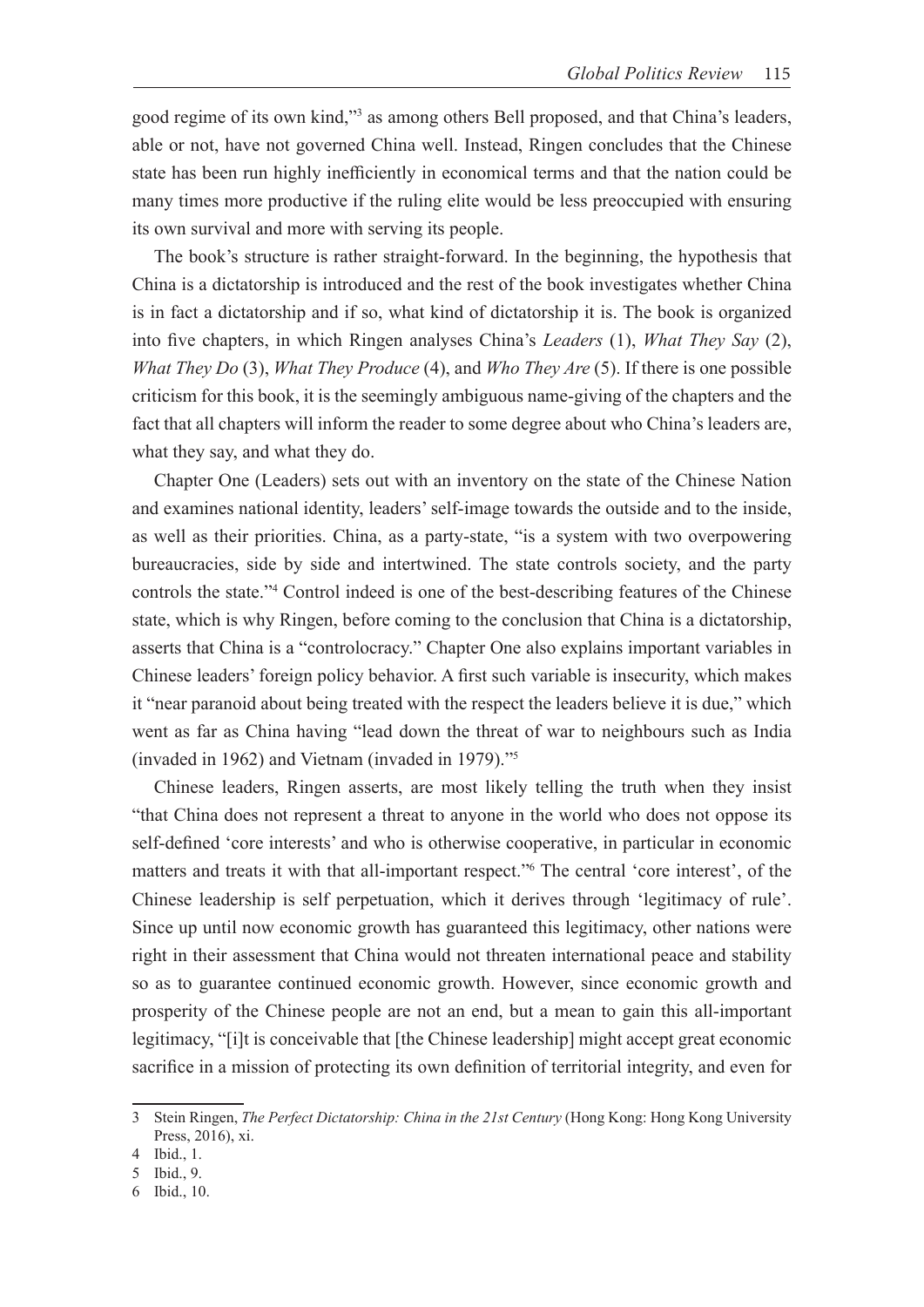the promotion of national glory."7

Chapter Two (What They Say) represents a central building block in the establishment of the hypothesis that China is a dictatorship. In this first step, Ringen inquires what the 'purpose' of this one-party state of China is by proposing three possibilities, namely 'the triviality hypothesis', 'the welfare hypothesis', and 'the power hypothesis'. The triviality hypothesis maintains that the Chinese state may be strong "but does not possess any purpose beyond itself for the use of its strength."8 What a trivial state lacks, however, is ideology.

The triviality hypothesis has important implications both domestically and internationally. Domestically, "[a] trivial dictatorship is likely to strike a deal with the people that they can get on with life much as they want, as long as they do not make serious trouble." Internationally, however "[strength] without a purpose can be a threatening constellation. […] Perhaps it has no capacity because it has no other vision of itself than being bigger than others"<sup>9</sup> Either way, a trivial state is much harder to predict by foreign policy analysts. This instant is contrasted with the example of the United States, which stands for the protection and promotion of values such as freedom and democracy. This something that the United States stand for may be liked or disliked by others, but everyone knows that these American values are there and that they are promoted through American foreign policy. In the end, such triviality seems highly unlikely in the case of a party-state such as China, which needs legitimacy and needs justification so as to "make it credible that there are reasons why it should be in control and why its rule should continue."10

The welfare- and the power hypothesis can be understood as opposites, the disambiguation of which goes back to the book *Citizen and Churchman* by William Temple.11 The welfare hypothesis maintains that "the purpose of rule is to advance and protect the well-being of citizens. In power states, the purpose is to perpetuate the might and glory of the nation and its destiny, while citizens are subordinate in a duty to serve the state."12 In other words, the two hypotheses are two opposite ways of state-society relations, i.e. whether the state serves society, or society serves the state. The welfare state represents a strong narrative, as therein the Chinese state has a purpose and a destiny, namely to increase the welfare of its people. Power states have an ideology too, and have a purpose. Most importantly, power states are in most cases also dictatorial states. In international relations, power states tend to be more aggressive than trivial- and welfare states. In order to decide which of the three hypotheses is the most accurate, the social security structure and ideology of the Chinese Regime needs further analysis, which

<sup>7</sup> Ibid., 11.

<sup>8</sup> Ibid., 47.

<sup>9</sup> Ibid., 49.

<sup>10</sup> Ibid., 50.

<sup>11</sup> William Temple, *Citizen and Churchman* (Eyre & Spottiswoode, 1941).

<sup>12</sup> Stein Ringen, *The Perfect Dictatorship: China in the 21st Century* (Hong Kong: Hong Kong University Press, 2016), 51.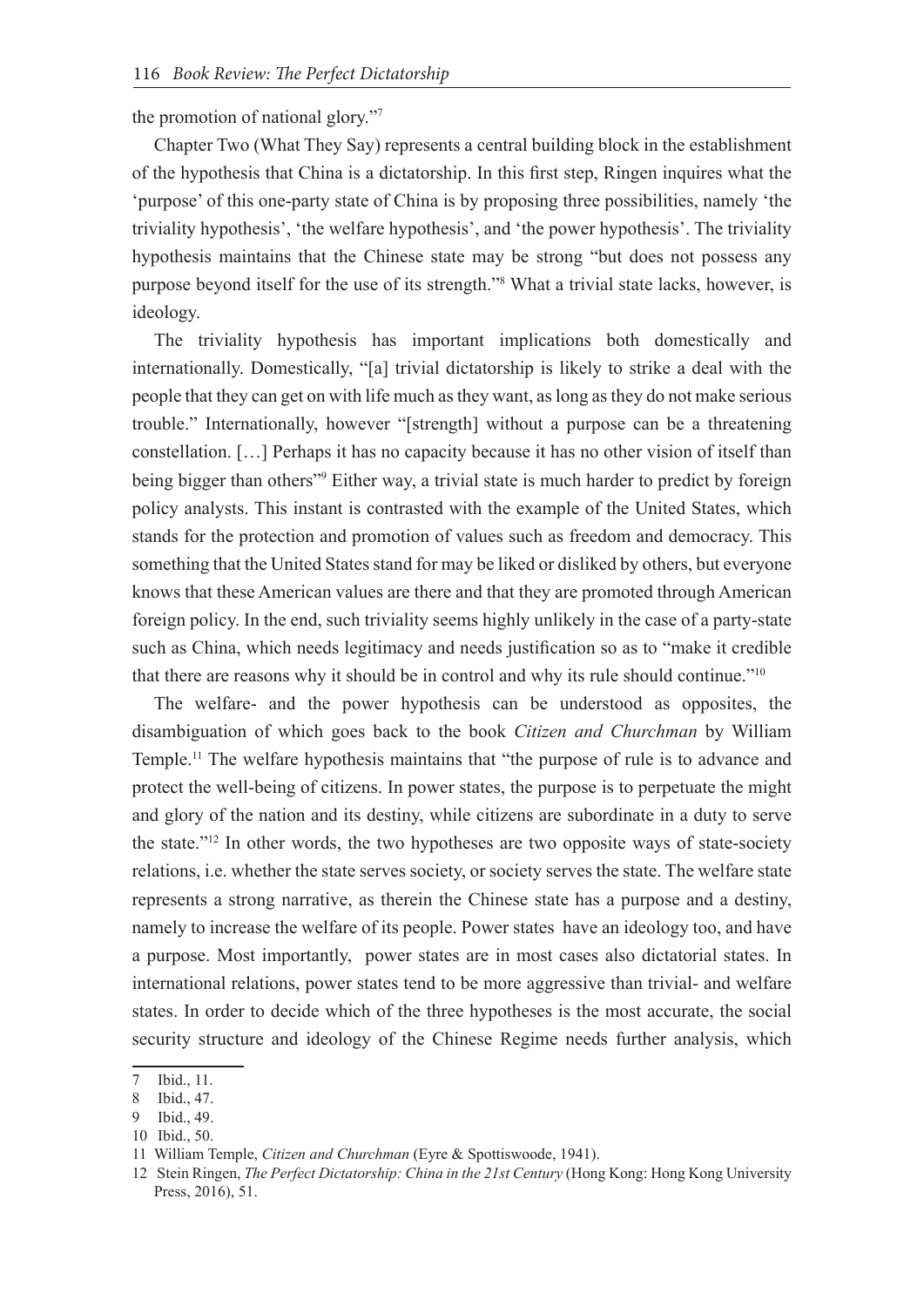Ringen does in the following chapters.

Chapter Three (What They Do) represents a very thorough, almost encyclopedic, elucidation of the Chinese state, which institutions it is made up of, and how they work. Special attention was paid to the involvement and the degree of influence and control capacity the party vis-à-vis the government has on the different institutions. This chapter does not contribute to the theoretic part of the book, but goes into detail to describe the culture of centralism the CCP conducts in virtually every aspect of Chinese political, social, and individual life. The conclusion of this 'rich in raw data' chapter is that the Chinese government is an effective government in the sense that it controls everything and is capable to conducting every policy it wishes, but that it is not an efficient government, meaning the resources (time and working hours of Chinese citizens) to be put into any such policies are far from being used "cost-efficiently."

Chapter Four (What They Produce) is similar to Chapter Three in the sense that it provides detailed information on the Chinese public sector and the social security system. While there are considerable local differences, mostly between rural areas and the cities, overall it can be said that China has a social welfare system comparable to developing countries, while the tax burden to sustain it resembles that of developed countries. Ringen hence asserts that China is after all not a welfare state. This conclusion is based on the finding that the system is unequal and that the poor pay more into it than the rich. Furthermore, social assistance is limited, the threat of falling into poverty is real for Chinese citizens and the quality of the services is below 'best practices', meaning those who can afford it get better treatment. Overall, "we see a state that takes a great deal in taxes and that takes proportionately more from the poor than from the rich, and that gives back a [marginal package] that would normally be associated with a low-tax regime—and a package that is without redistributive force in poverty protection or otherwise.<sup>13</sup>

Chapter Five (Who They Are) concludes the analysis of the book. The question at the core of this chapter is, what kind of regime China is; authoritarian, totalitarian, or something else? Ringen asserts that China cannot be authoritarian as this term is too accommodating. Yet while the Chinese regime's demand of obedience from its people and readiness to use violence against them meet the dictatorship threshold, it is still too unsophisticated a label for a Chinese "dictatorship in which dictate is restrained and in which, except in the last resort, indirect control is substituted for direct command. This mode of control, hard in effect but soft in execution, is being developed to perfection and makes the Chinese state a kind of dictatorship never seen before."14 For the remainder of the chapter, Ringen calculates, drawing on the previous chapter, what the state gives (economic growth, public services, a degree of life quality) and what it takes (between 55 and 67 percent of Chinese people's income) and concludes that the Chinese government

<sup>13</sup> Ibid., 132.

<sup>14</sup> Ibid., 138.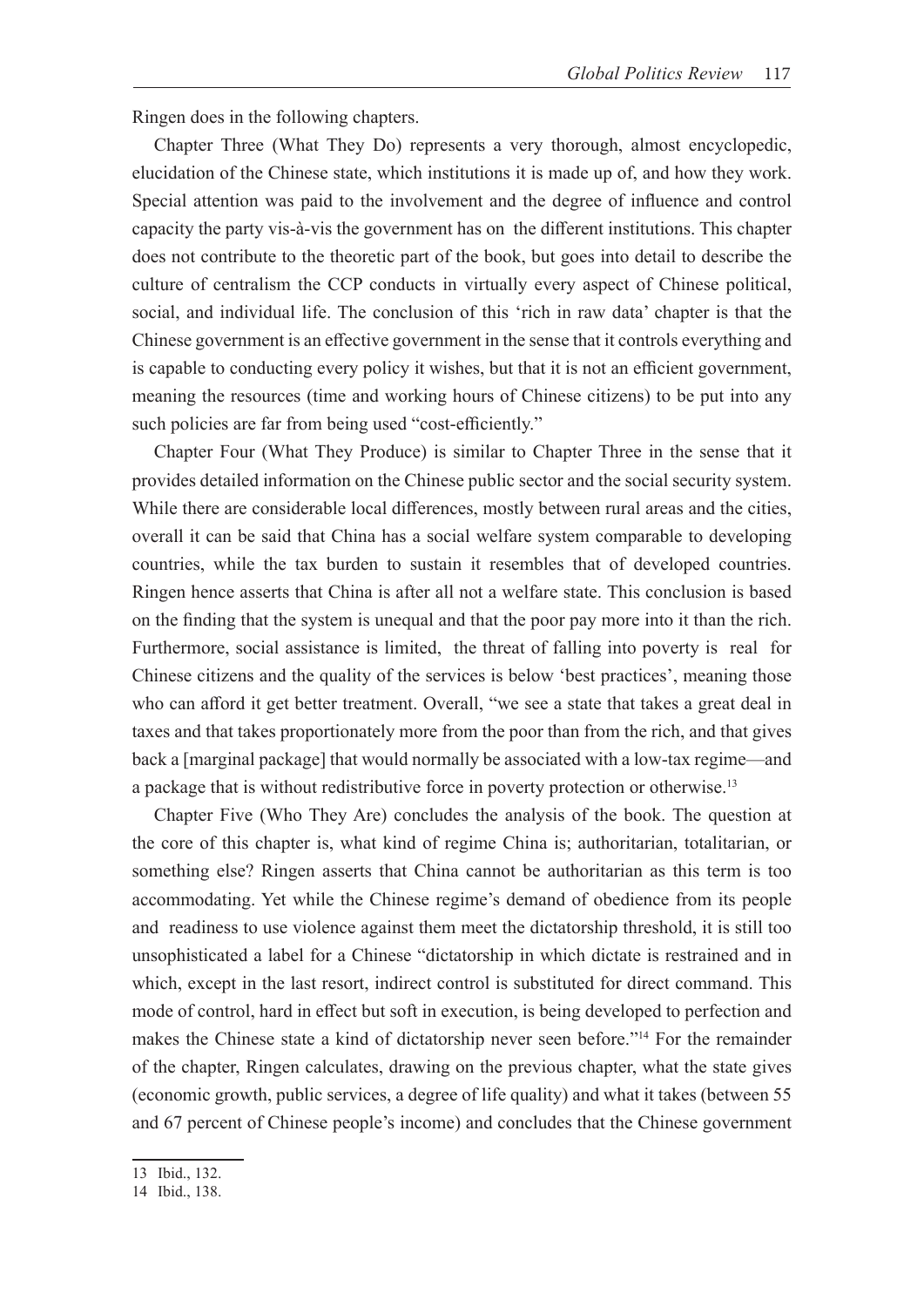takes considerably more from its people than it gives back. In the end, this appears to be the strongest argument for China being a dictatorship and not some sort of benevolent autocracy that struck a deal with its people; "It needs to be dictatorial because it is the kind of state it is, because of its greediness in what it takes and how it takes it, and because of its stinginess in what it gives and how it gives it. A regime of this kind would not be possible if it were to depend on the consent of the people."15

The postscript (A Better Regime) presents five scenarios and their likelihood of how the Chinese state will develop. In the scenario *Steady On*, which is a highly probable one, the economy continues to grow and the state continues to remain in control to some degree, while it also continues to reform step-by-step, under continued collective leadership. However, accounting for Xi Jinping's recent concentration of power in his own hands in a degree unprecedented since Mao, the scenario got a little less likely.

The second scenario, *Demise*, asserts that a number of things could go wrong in areas such as finance, socio-economic developments, national security etc. leading to social unrest and even war with neighboring countries. However this scenarios is, due to the Chinese Government's formidable capacity to stay in control, to reform and to adapt, an unlikely one.

The third scenario, *Utopia*, entails that the socialist paradise as written in the party's constitution becomes a reality. While this scenario is a possibility, and first steps towards a relaxation of the hukou system and the embryonic system of social protection could be seen as steps in the right direction, it is however also the case that all previous movements towards balanced social relations and democracy "have been seen as a threat, and have been crushed," and the new regime in China appears to be determined to maintain and fortify the current "controlocracy".

The fourth scenario, *Democracy*, explores the possibility that China continues to develop the "grassroots" democracy it has on the village level. The model Ringen presents here is that of indirect elections, where officials would answer downwards (not as now upwards), all the way down to the lowest level of directly elected officials. However, this scenario again is deemed unlikely due to the apparent common understanding at the top of the Chinese leadership "that anything that resembles real democracy is a danger to that all-important stability and not permissible given the regime's determination to selfpreserve."<sup>16</sup>

The last scenario, *The perfect fascist state*, addresses much of the analysis provided in the book, especially chapter two and the establishment of the power state hypothesis. However while China is a perfect dictatorship and a near-totalitarian state, it remains unclear whether the regime has an ideology or is trivial. China can check the other boxes of fascism; aggressiveness, nationalism, and militarism, but China's nationalism is not

<sup>15</sup> Ibid., 164.

<sup>16</sup> Ibid., 173.